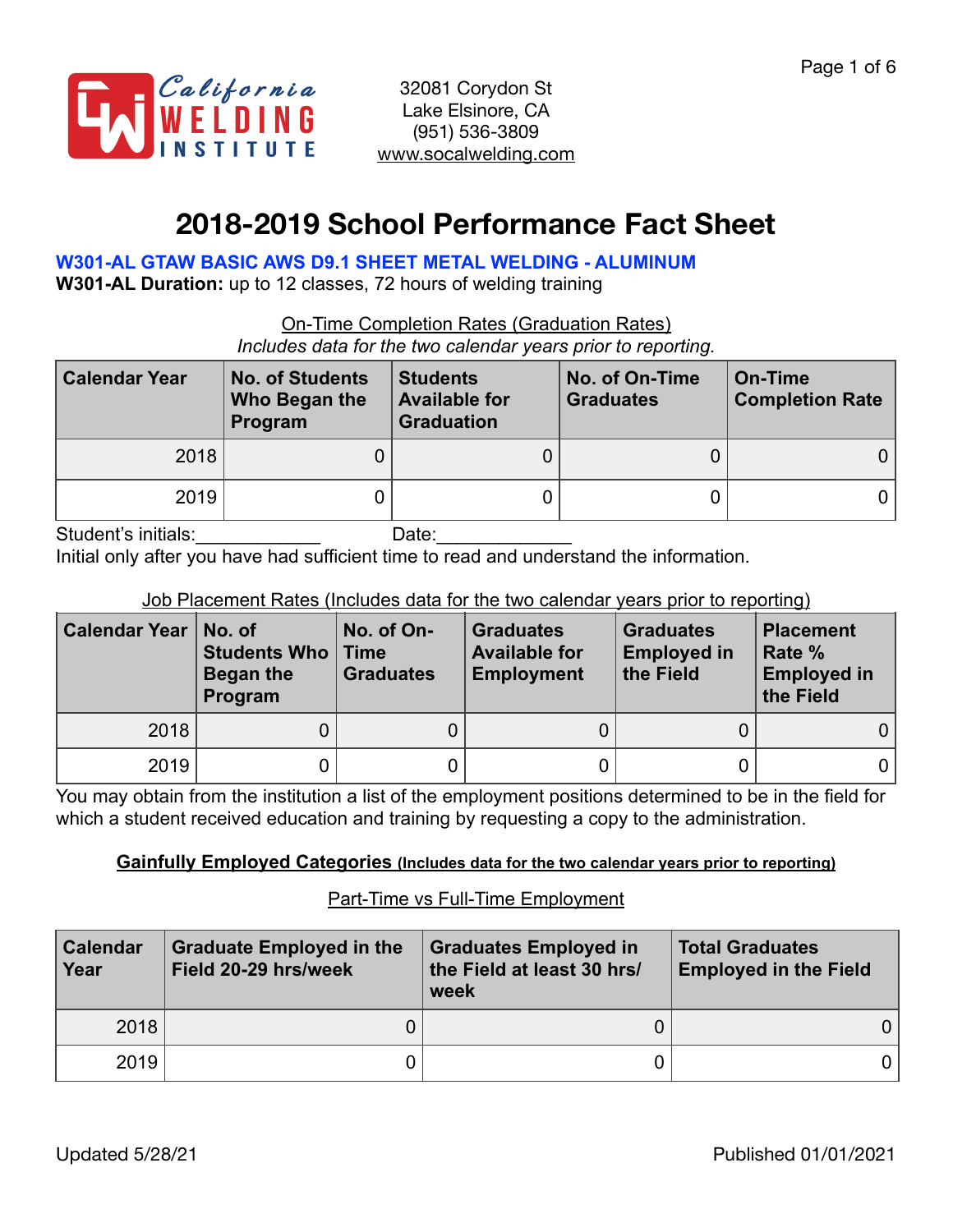

### Single Position vs Concurrent Aggregated Position

| <b>Calendar</b><br>Year | <b>Graduate Employed in the</b><br><b>Fielding a Single Position</b> | <b>Graduates Employed in</b><br>the Field in Concurrent<br><b>Aggregated Positions</b> | <b>Total Graduates</b><br><b>Employed in the Field</b> |  |
|-------------------------|----------------------------------------------------------------------|----------------------------------------------------------------------------------------|--------------------------------------------------------|--|
| 2018                    |                                                                      |                                                                                        |                                                        |  |
| 2019                    |                                                                      |                                                                                        |                                                        |  |

# Self-Employed / Freelance Positions

| <b>Calendar Year</b> | <b>Graduate Employed who are Self-</b><br><b>Employed or Working Freelance</b> | <b>Total Graduates Employed in the</b><br><b>Field</b> |
|----------------------|--------------------------------------------------------------------------------|--------------------------------------------------------|
| 2018                 |                                                                                |                                                        |
| 2019                 |                                                                                |                                                        |

# Institutional Employment

| <b>Calendar Year</b> | <b>Graduate Employed in the field who</b><br>are employed by the Institution, an<br><b>Employed Owned by the Institution, or</b><br>an Employer who shares ownership<br>with the Institution | <b>Total Graduates Employed in the</b><br><b>Field</b> |
|----------------------|----------------------------------------------------------------------------------------------------------------------------------------------------------------------------------------------|--------------------------------------------------------|
| 2018                 |                                                                                                                                                                                              |                                                        |
| 2019                 |                                                                                                                                                                                              |                                                        |

Student's initials: \_\_\_\_\_\_\_\_\_\_\_\_\_\_\_\_\_\_\_\_\_\_\_\_\_\_Date: \_\_\_\_\_\_\_\_\_\_\_\_\_\_\_\_\_\_\_\_\_\_\_\_\_\_\_\_

Initial only after you have had sufficient time to read and understand the information.

# License Examination Passage Rates(Includes data for the two calendar years prior to reporting)

| <b>Calendar</b><br><b>Number of</b><br>Year<br><b>Graduates in</b><br><b>Calendar Year</b> |  | <b>Number of</b><br>Number who<br><b>Graduates</b><br><b>Passed First</b><br><b>Taking Exam</b><br><b>Available Exam</b> |     | Number who<br><b>Failed First</b><br><b>Available</b><br><b>Exam</b> | Passage<br>Rate |
|--------------------------------------------------------------------------------------------|--|--------------------------------------------------------------------------------------------------------------------------|-----|----------------------------------------------------------------------|-----------------|
| $2018$ N/A                                                                                 |  | N/A                                                                                                                      | N/A | N/A                                                                  | N/A             |
| $2019$ N/A                                                                                 |  | N/A                                                                                                                      | N/A | N/A                                                                  | N/A             |

Note: This program does not require license examination and does not lead to a license examination. Therefore data is not applicable and not available for this program.

Student's initials:\_\_\_\_\_\_\_\_\_\_\_\_\_\_\_\_\_\_\_\_\_\_\_\_\_\_Date: Initial only after you have had sufficient time to read and understand the information. Updated 5/28/21 Published 01/01/2021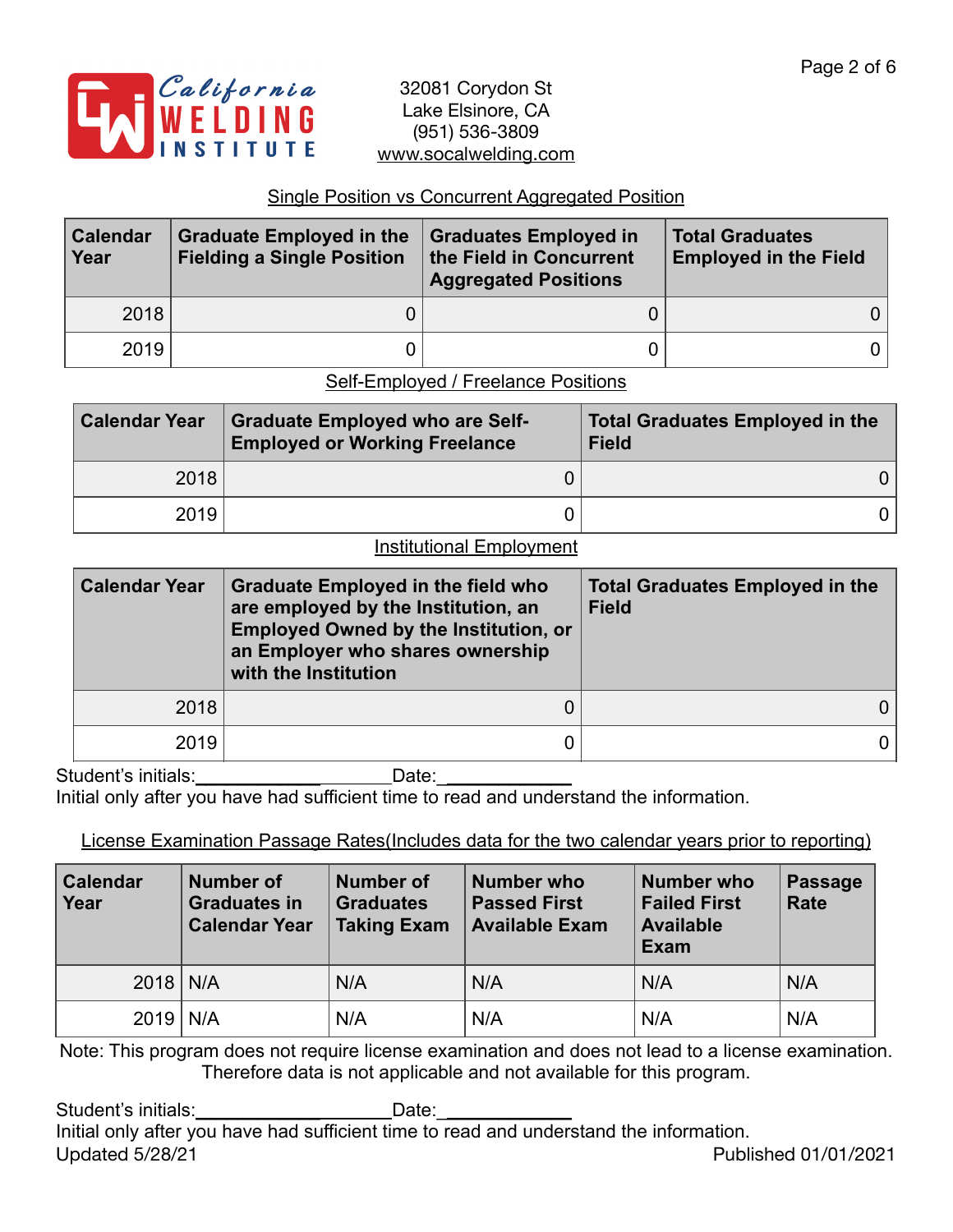

Salary and Wage Information (Includes data for the two calendar years prior to reporting)

| <b>Calendar</b><br>Year | <b>Graduates</b><br><b>Available for</b><br><b>Employment</b> | <b>Graduates</b><br><b>Employed</b><br>in the<br><b>Field</b> | \$20.001<br>\$40,000 | \$40,001<br>\$45,000 | \$45,001<br>\$50,000 | \$50,001<br>\$55,000 | $$55,001-$<br>\$60,000 | $$61,001-$<br>\$65,000 | <b>No Salary</b><br><b>Information</b> |
|-------------------------|---------------------------------------------------------------|---------------------------------------------------------------|----------------------|----------------------|----------------------|----------------------|------------------------|------------------------|----------------------------------------|
| 2018                    | 0                                                             | 0                                                             | 0                    | 0                    | 0                    |                      | 0                      | 0                      | 0                                      |
| 2019                    |                                                               |                                                               | 0                    | 0                    | 0                    |                      |                        |                        |                                        |

A list of sources used to substantiate salary disclosures is available from the school by requesting a copy to the administration.

Student's initials:\_\_\_\_\_\_\_\_\_\_\_\_\_\_\_\_\_\_\_\_\_\_\_\_\_Date: Initial only after you have had sufficient time to read and understand the information.

# Cost of Educational Program

**Total charges for the program for students competing on-time in 2018:** \$3,990 Additional charges may be incurred if the program is not completed on-time.

#### **Total charges for the program for students competing on-time in 2019:** \$3,990 Additional charges may be incurred if the program is not completed on-time.

Student's initials:\_\_\_\_\_\_\_\_\_\_\_\_\_\_\_\_\_\_\_\_\_\_\_\_\_\_Date:\_\_\_ Initial only after you have had sufficient time to read and understand the information.

# Federal Student Loan Debt

Note: Students at California Welding Institute LLC are not eligible for federal student loans. This institution does not meet the U.S. Department of Education criteria that would allow its students to participate in federal student aid programs.

Student's initials:\_\_\_\_\_\_\_\_\_\_\_\_\_\_\_\_\_\_\_\_\_\_\_\_\_Date:\_\_\_\_ Initial only after you have had sufficient time to read and understand the information.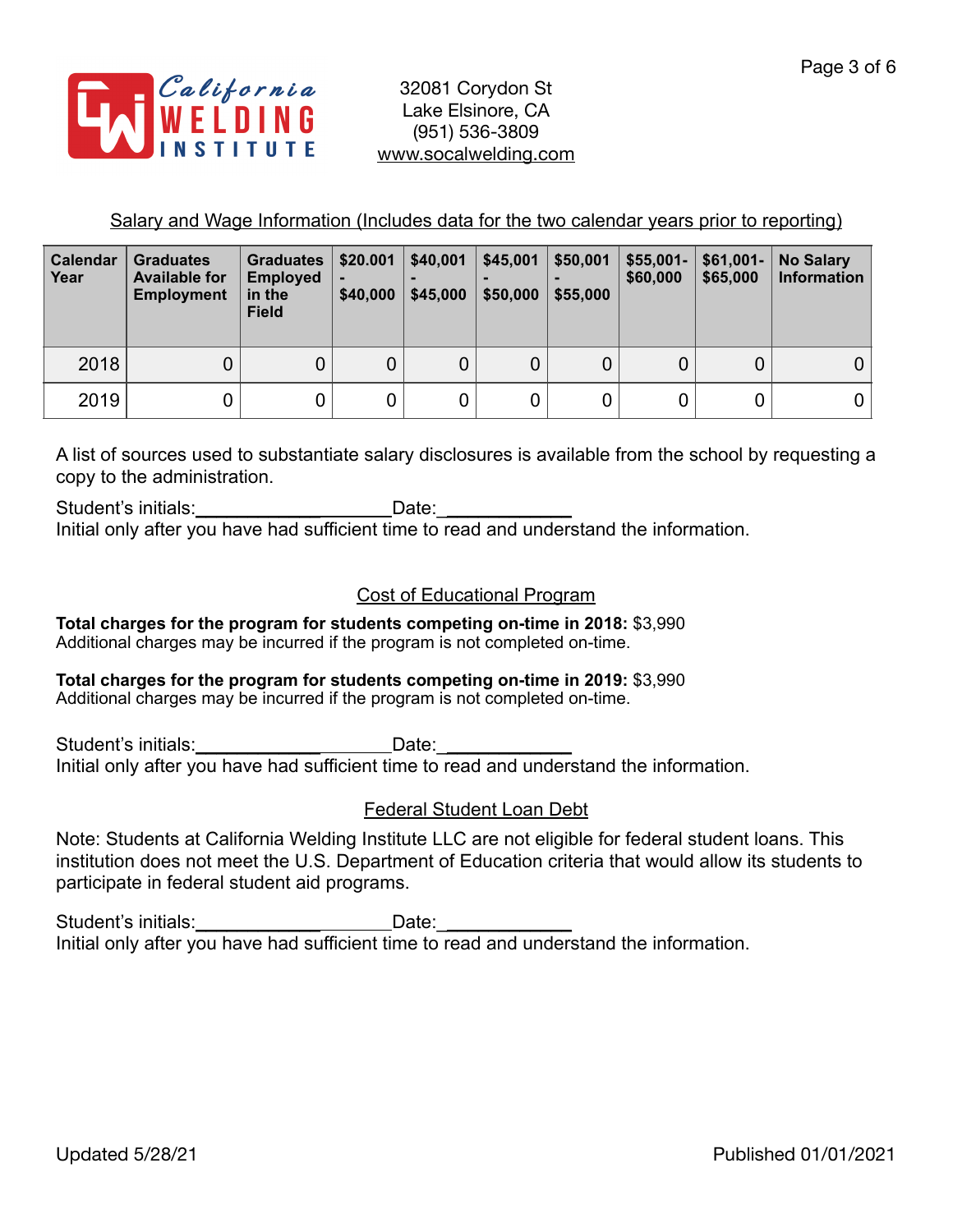

# **Definitions**

- "Number of Students Who Began the Program" means the number of students who began a program who were scheduled to complete the program within 100% of the published program length within the reporting calendar year and excludes all students who cancelled during the cancellation period.
- "Students Available for Graduation" is the number of students who began the program minus the number of students ho have died, been incarcerated, or ben called to active military duty.
- "Number of On-Time Graduates" is the number of students who completed the program within 100% of the published program length within the reporting calendar year.
- "On-Time Completion Rate" is the number of on-time graduates divided by the number of students available for graduation.
- "150% Graduates" is the number of students who completed the program within 150% of the program length (includes on-time graduates).
- "Graduates Available for Employment" means the number of graduates minus the number of graduates unavailable for employment.
- "Graduates Unavailable for Employment" means the graduates who, after graduation, die, become incarcerated, are called to active military duty, are intentional students that leave the United States or do not have a visa allowing employment in the United States, or are continuing their education in an accredited or bureau-approved postsecondary institution.
- "Graduates Employed in the Field" means graduates who beginning within six months after a student completes the applicable educational program are gainfully employed, whose employment has been reported, and for whom the institution has documented verification of employment. For occupations for which the state requires passing an examination, the six months period begins after the announcement of the examination results for the first examination available after a student completes an applicable educational program.
- "Placement Rate Employed in the Field" is calculated by dividing the number of graduates gainfully employed in the field by the number of graduates available for employment.
- "Number of Graduates Taking Exam" is the number of graduates who took the first available exam in the reported calendar year.
- "First Available Exam Date" is the date for the first available exam after a student completed a program.
- "Passage Rate" is calculated by dividing the number of graduates who passed the exam by the number of graduates who took the reported licensing exam.
- "Number Who Passed First Available Exam" is the number of graduates who took and passed the first available licensing exam after completing the program.
- "Salary" is as reported by graduate or graduate's employer.
- "No Salary Information Reported" is the number of graduates for whom, after making reasonable attempts, the school was not able to obtain salary information.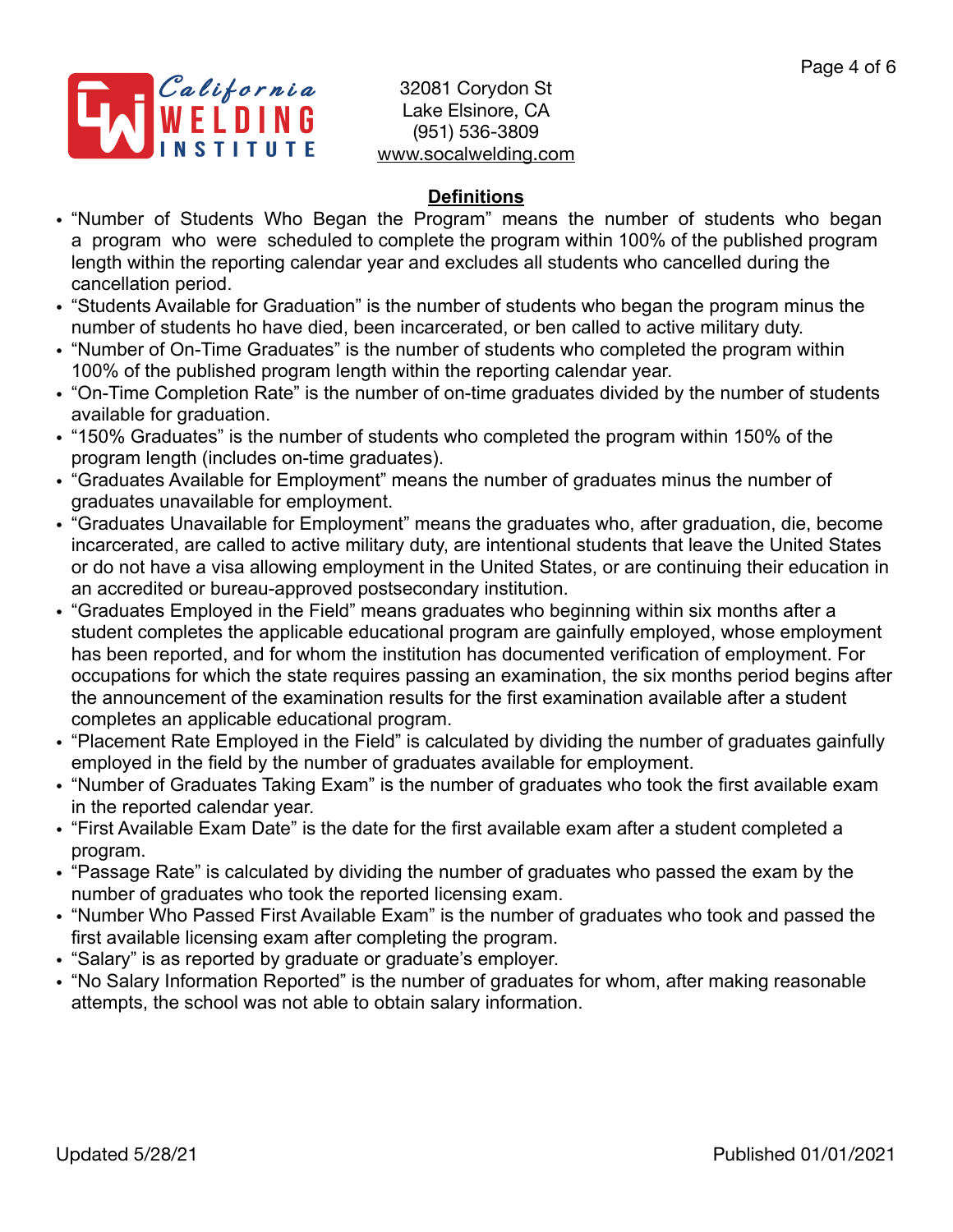

This fact sheet is filed with the Bureau for Private Postsecondary Education. Regardless of any information you may have relating to completion rates, placement rates, starting salaries, or license exam passage rates, this fact sheet contains the information as calculated pursuant to state law.

Any questions a student may have regarding this fact sheet that have not been satisfactorily answered by the institution may be directed to the Bureau for Private Postsecondary Education at 1747 North Market Blvd, Suite 225, Sacramento, CA 95833, [www.bppe.ca.gov](http://www.bppe.ca.gov), toll-free telephone number (888) 370-7589 or by fax (916) 263-1897.

Student Name\_\_\_\_\_\_\_\_\_\_\_\_\_\_\_\_\_\_\_\_\_\_\_\_\_\_\_

Student Signature \_\_\_\_\_\_\_\_\_\_\_\_\_\_\_\_\_\_\_\_\_\_\_\_\_ Date:\_\_\_\_\_\_\_\_\_\_\_\_\_

School Official \_\_\_\_\_\_\_\_\_\_\_\_\_\_\_\_\_\_\_\_\_\_\_\_\_\_\_\_ Date:\_\_\_\_\_\_\_\_\_\_\_\_